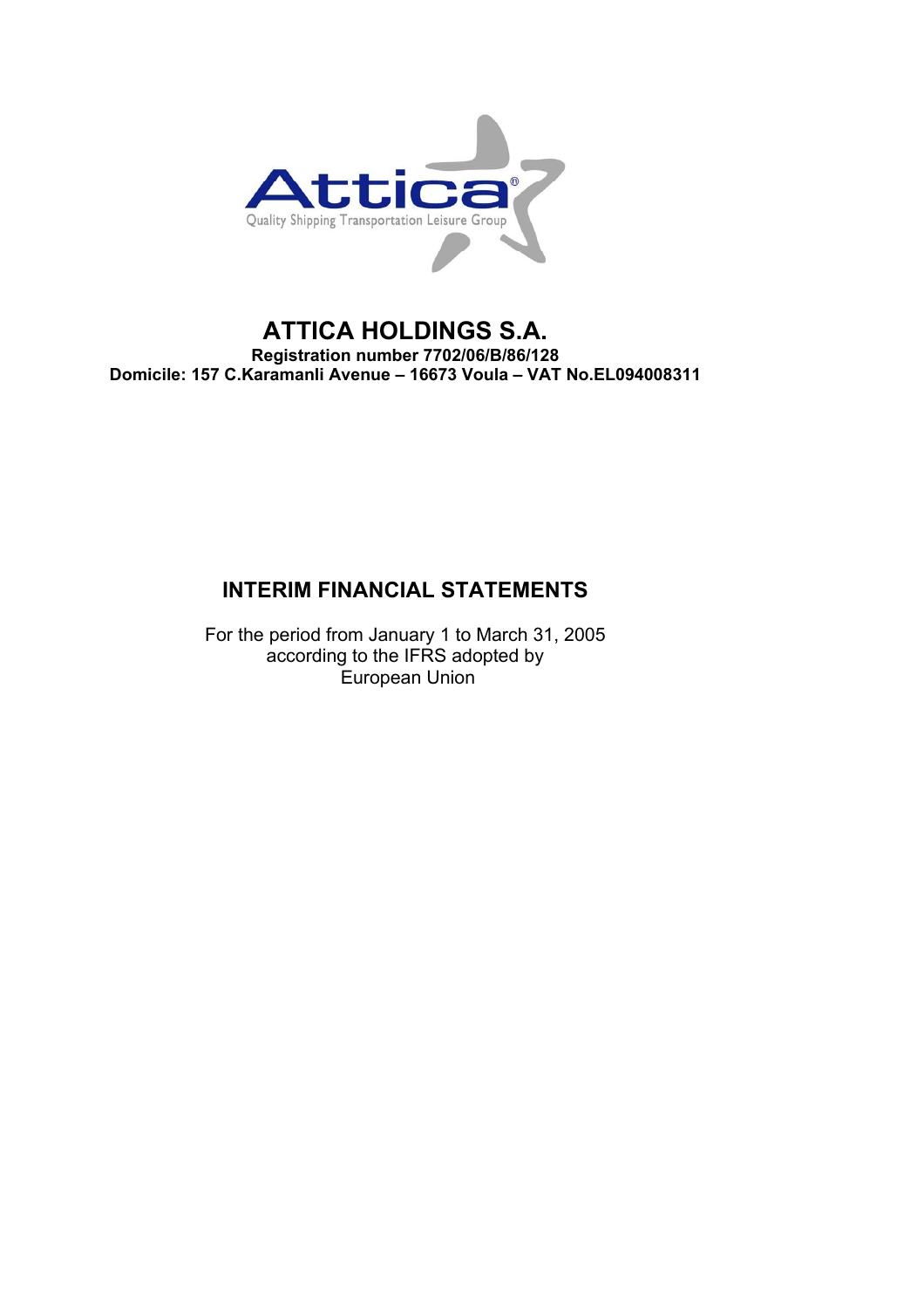# **ATTICA HOLDINGS S.A.**

# **CONTENTS**

- 1. Income Statement for the period
- 2. Balance Sheet
- 3. Statement of Changes in Equity
- 4. Cash Flow Statement for the period
- 5. IFRS Adjustments in net equity
- 6. Segment information
- 7. Additional data and information
	- 7.1. Accounting principles used for the preparation of interim Financial **Statements**
	- 7.2. Consolidated companies and method of consolidation
	- 7.3. Accounting methods
	- 7.4. Tax unaudited years
	- 7.5. Existing liens and mortgages
	- 7.6. Pending litigation
	- 7.7. Number of employees
	- 7.8. Related parties transactions
	- 7.9. Contingent liabilities
- 8. Other information
	- 8.1. Company's shares
	- 8.2. Events after the balance sheet date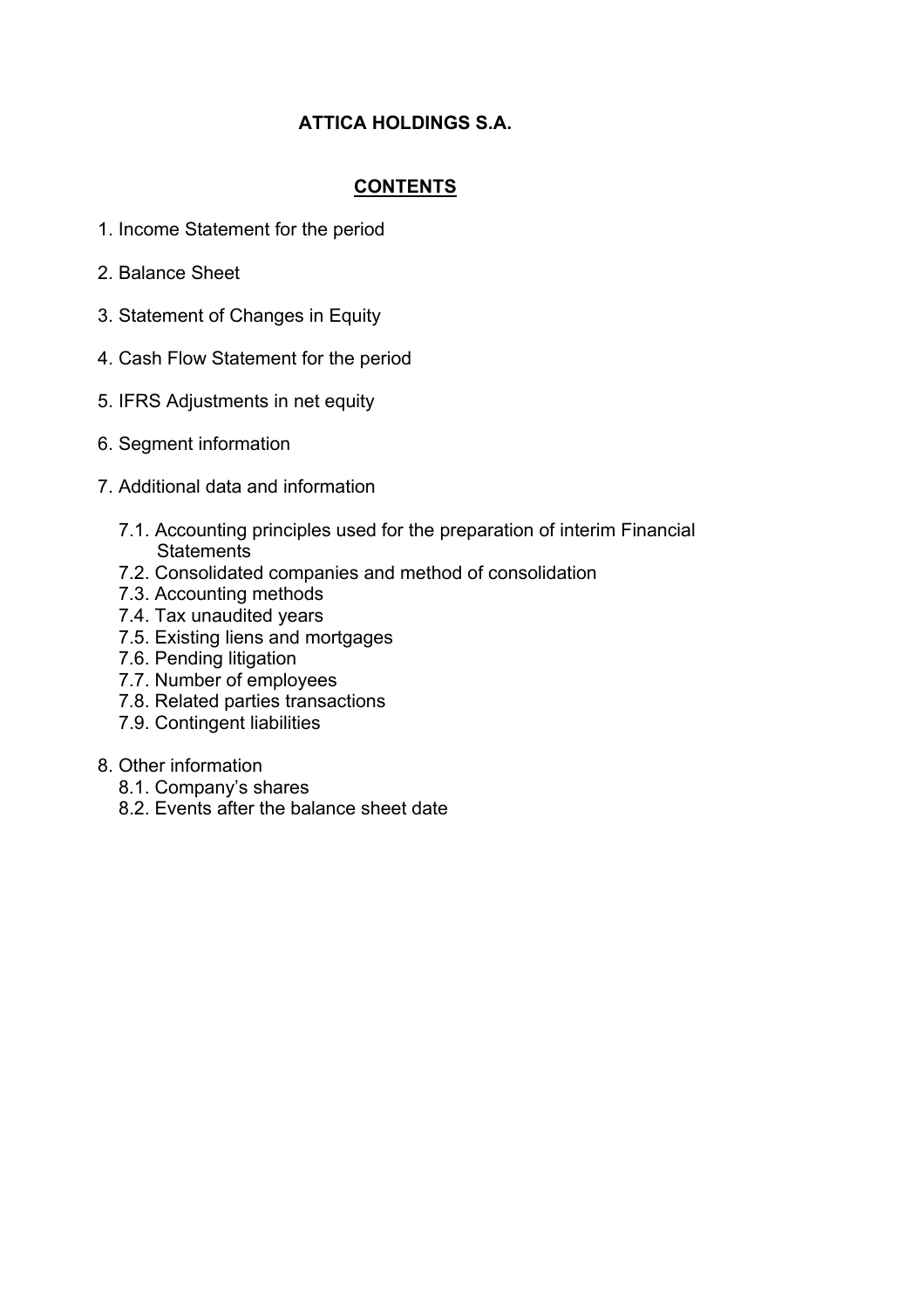### **1. INCOME STATEMENT FOR THE PERIOD 01.01-31.03.2005**

(Amounts in thousand  $\epsilon$ )

|                                                                                               | <b>GROUP</b> |            | <b>COMPANY</b> |            |
|-----------------------------------------------------------------------------------------------|--------------|------------|----------------|------------|
|                                                                                               | 31/03/2005   | 31/03/2004 | 31/03/2005     | 31/03/2004 |
| Revenue                                                                                       | 63.141       | 70.783     |                |            |
| Cost of Sales                                                                                 | (45.516)     | (49.126)   |                |            |
| <b>Gross Profit/(loss)</b>                                                                    | 17.625       | 21.657     |                |            |
| Other Operating Income                                                                        | 1.164        | 294        |                |            |
| <b>Administrative Expenses</b>                                                                | (5.390)      | (5.718)    | (178)          | (170)      |
| <b>Distribution Expenses</b>                                                                  | (4.878)      | (5.949)    |                |            |
| Profit/(loss) before taxes, investing and financial results,<br>depreciation and amortization | 8.521        | 10.284     | (178)          | (170)      |
| Depreciation and amortization                                                                 | (9.373)      | (9.920)    | (5)            | (12)       |
| Profit/(loss) before taxes, investing and financial results                                   | (852)        | 364        | (183)          | (182)      |
| Financial income and expenses                                                                 | (6.723)      | (8.210)    | (408)          | (1.829)    |
| Other income/expense (net)                                                                    | 1.679        | 741        |                |            |
| Income/expense (net) from sale of vessels                                                     |              | 4.971      |                |            |
| Profit/(loss) before taxes                                                                    | (5.896)      | (2.134)    | (591)          | (2.011)    |
| Taxes                                                                                         | (138)        | (207)      | ---            |            |
| Profit/(loss) after taxes                                                                     | (6.034)      | (2.341)    | (591)          | (2.011)    |
| Attributable as follows:                                                                      |              |            |                |            |
| Company shareholders                                                                          | (2.137)      | (1.801)    | (591)          | (2.011)    |
| Minority Interest                                                                             | (2.242)      | (1.907)    |                |            |
| Earnings Per Share - basic (in $\epsilon$ )                                                   |              |            |                |            |

The Group operates in domestic market, in Adriatic Sea, in Baltic Sea and in North Sea.

The passenger shipping sector is highly seasonal. Therefore Group's Revenues from passengers and private vehicles increase during the summer months and are relatively lower during the winter period, whether freight revenues show a relatively flat pattern throughout the year.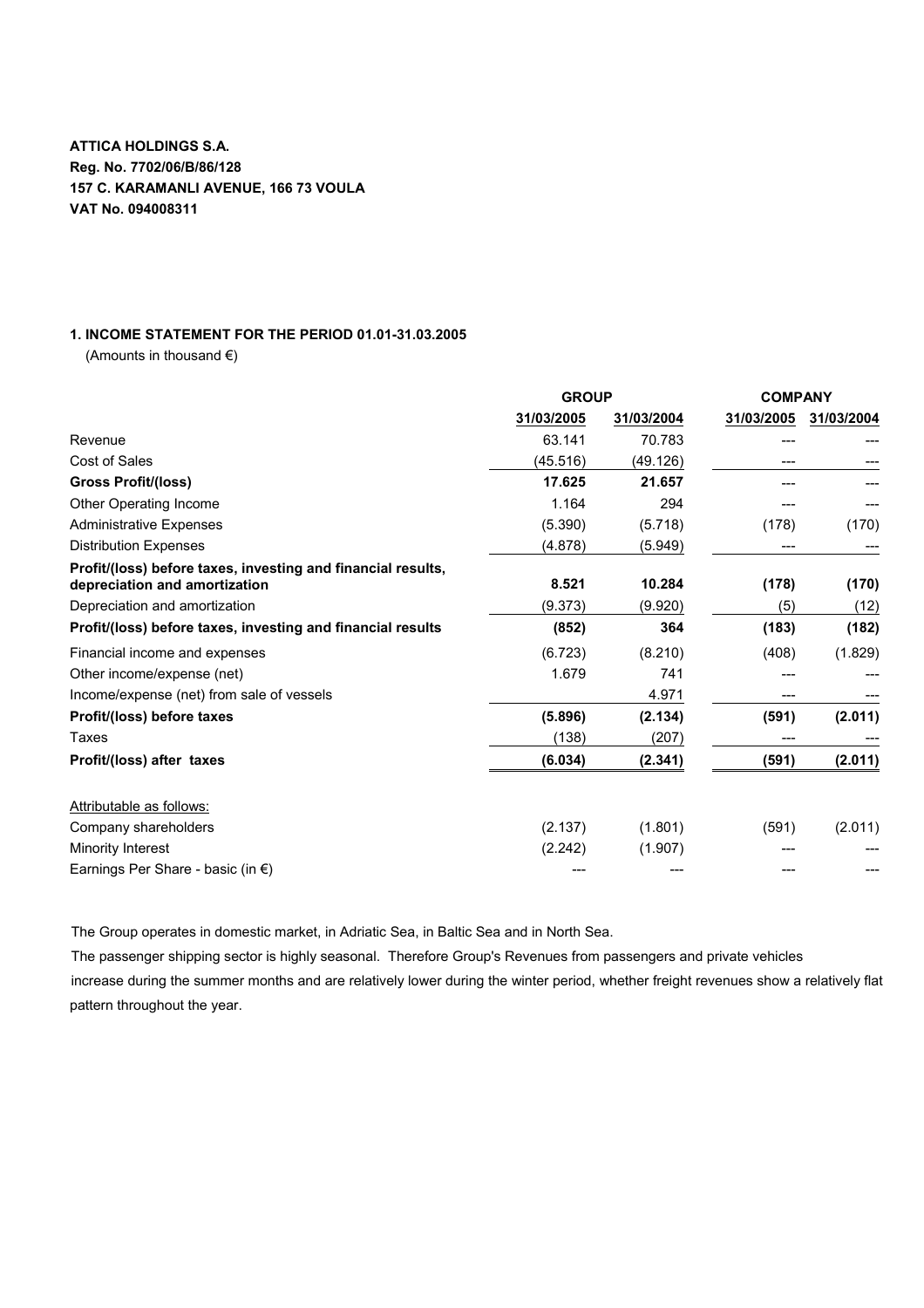### **2. BALANCE SHEET**

(Amounts in thousand  $\epsilon$ )

|                                            | <b>GROUP</b> |            | <b>COMPANY</b> |            |
|--------------------------------------------|--------------|------------|----------------|------------|
|                                            | 31/03/2005   | 31/12/2004 | 31/03/2005     | 31/12/2004 |
| <b>ASSETS</b>                              |              |            |                |            |
| <b>Non-current assets</b>                  |              |            |                |            |
| <b>Fixed assets</b>                        | 1.145.487    | 1.141.669  | 115            | 120        |
| Investments in subsidiaries and associates |              |            | 192.556        | 184.756    |
| Other investments                          | 37.500       |            | 37.500         |            |
| <b>Current assets</b>                      |              |            |                |            |
| Inventories                                | 3.669        | 3.222      |                |            |
| Trade receivables                          | 54.032       | 45.240     |                |            |
| Cash and cash equivalents                  | 107.381      | 143.008    | 2.915          | 22.181     |
| Other current assets                       | 81.245       | 67.778     | 31.815         | 33.389     |
| <b>Total assets</b>                        | 1.429.314    | 1.400.917  | 264.901        | 240.446    |
| <b>EQUITY AND LIABILITIES</b>              |              |            |                |            |
| Long-term borrowings                       | 716.834      | 725.183    | 25.000         | 25.000     |
| Other long-term liabilities                | 974          | 899        | 267            | 267        |
| Short-term borrowings                      | 138.219      | 118.743    | 64.931         | 39.931     |
| Other short-term liabilities               | 110.613      | 87.395     | 614            | 568        |
| Total liabilities (a)                      | 966.640      | 932.220    | 90.812         | 65.766     |
| Equity                                     | 367.852      | 370.582    | 174.089        | 174.680    |
| Minority interest                          | 94.822       | 98.115     |                |            |
| Total equity (b)                           | 462.674      | 468.697    | 174.089        | 174.680    |
| Total equity and liabilities (a) + (b)     | 1.429.314    | 1.400.917  | 264.901        | 240.446    |

1. Investments in subsidiaries

During the first quarter of 2005, the Company participated in the increase of the share capital of 100% subsidiaries NORDIA MC and MARIN MC with an amount of approximately  $\epsilon$  4 million and  $\epsilon$  3.8 million.

The above companies are ship owning companies of Ro-Ro vessels m/v Nordia and m/v Marin.

#### 2. Other investments

During the first quarter of 2005, the Company invested an amount of approximately € 37.5 million for the participation in the share capital of the following companies:

|                               | Number of<br>shares | Value          |
|-------------------------------|---------------------|----------------|
| Minoan Lines                  | 7.256.900           | 23.75 millionl |
| <b>Hellas Flying Dolphins</b> | 9.124.625           | 13.75 millionl |

The company holds the above shares as an investment.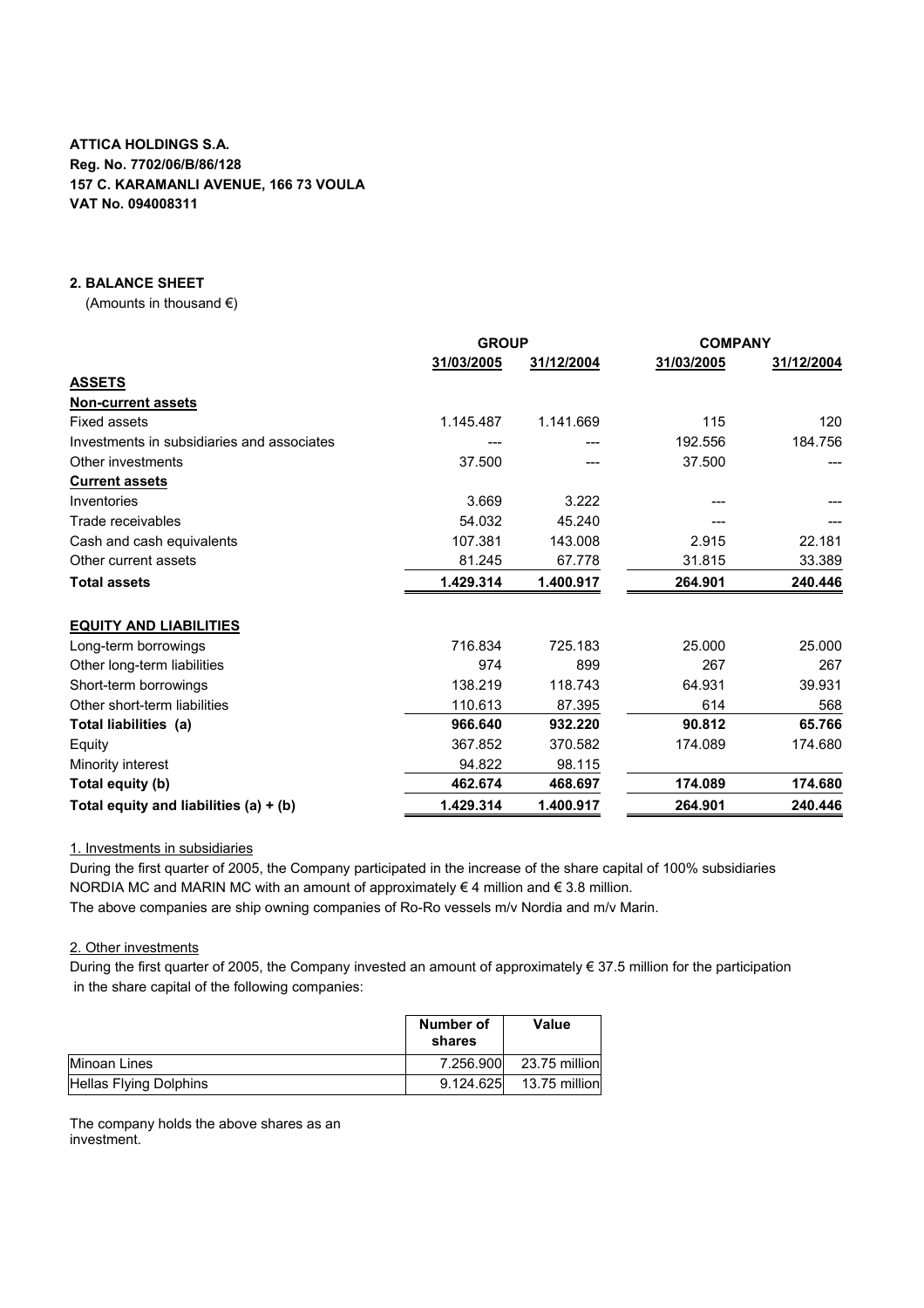### **3. STATEMENT OF CHANGES IN EQUITY**

|                                                    | <b>GROUP</b> |            | <b>COMPANY</b> |            |
|----------------------------------------------------|--------------|------------|----------------|------------|
|                                                    | 31/03/2005   | 31/12/2004 | 31/03/2005     | 31/12/2004 |
| Net Equity Opening Balance (1.1.2005 and 1.1.2004) | 373.886      | 340.133    | 174.680        | 172.137    |
| Increase/decrease of share capital                 |              |            |                |            |
| Dividends paid                                     |              |            |                |            |
| Net income charged directly to the equity          |              |            |                |            |
| Profit/ (loss) for the period, after tax           | (6.034)      | (2.341)    | (591)          | (2.011)    |
| Purchase /(Sale) of treasury stock                 |              |            |                |            |
| <b>Net equity Closing Balance</b>                  | 367.852      | 337.792    | 174.089        | 170.126    |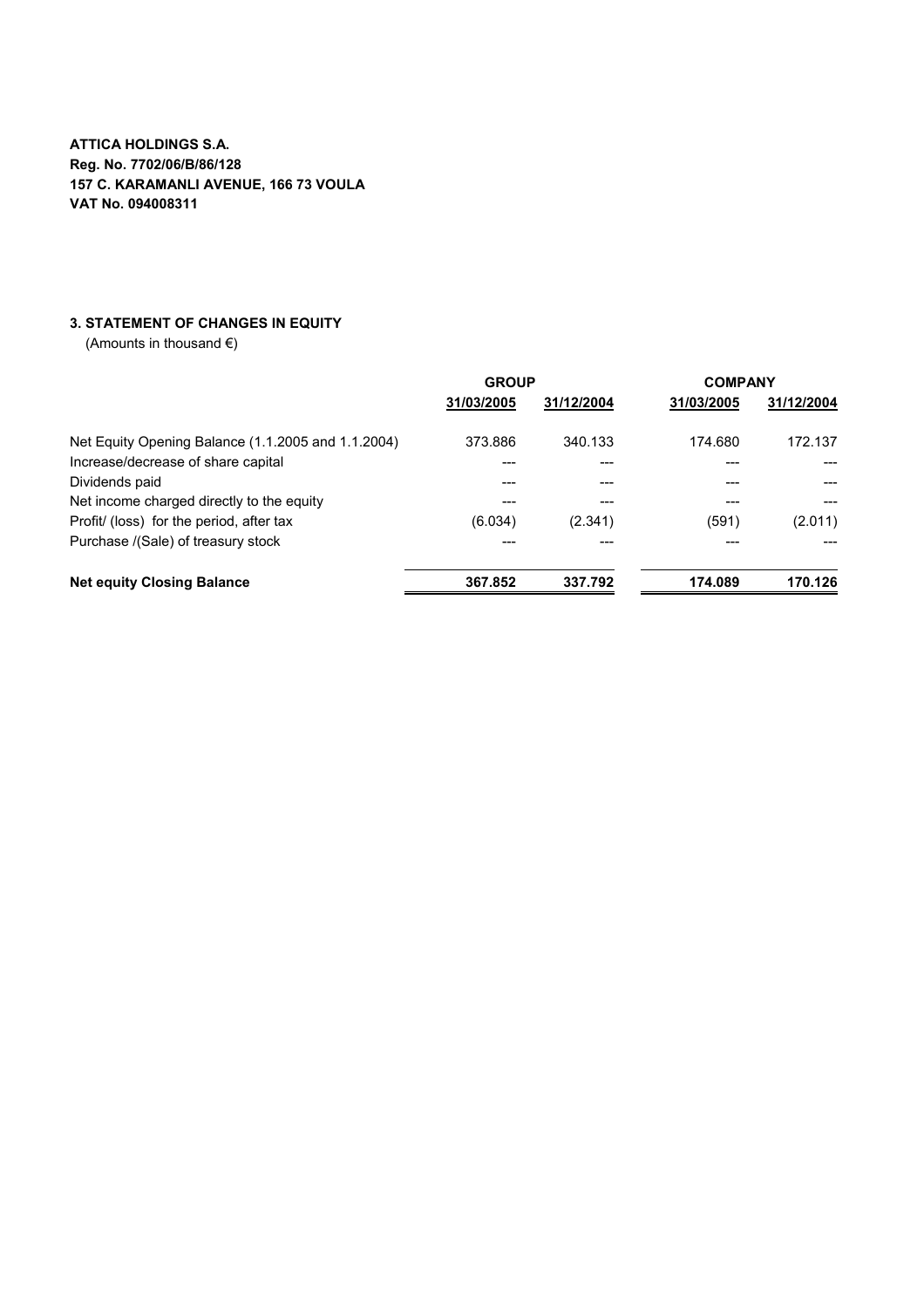#### **4. CASH FLOW STATEMENT**

|                                                                        | <b>GROUP</b> |            | <b>COMPANY</b> |            |
|------------------------------------------------------------------------|--------------|------------|----------------|------------|
|                                                                        | 31/03/2005   | 31/12/2004 | 31/03/2005     | 31/12/2004 |
| <b>Cash flow from Operating Activities</b>                             |              |            |                |            |
| Earnings Before Tax                                                    | (5.896)      | (2.134)    | (591)          | (2.011)    |
| <b>Adjustments for:</b>                                                |              |            |                |            |
| Depreciation                                                           | 9.373        | 9.920      | 5              | 12         |
| Provisions                                                             |              | 340        |                |            |
| Foreign Exchange Differences                                           | (1.750)      | (36)       |                |            |
| Results (income, expenses, profit, loss) from investing activities     | (453)        | (5.936)    |                |            |
| Interest payable                                                       | 8.186        | 8.640      | 943            | 1.946      |
| <b>Adjustments for Working Capital changes:</b>                        |              |            |                |            |
| Decrease/(increase) in Inventories                                     | (448)        | 54         |                |            |
| Decrease/(increase) in Receivables                                     | (21.270)     | (4.410)    | 1.574          | 321        |
| (Decrease)/increase in Payables (except banks)                         | 26.038       | 1.103      | (112)          | (89)       |
| Less:                                                                  |              |            |                |            |
| <b>Interest Paid</b>                                                   | (9.006)      | (9.231)    | (785)          | (150)      |
| Tax paid                                                               | (135)        | (96)       |                |            |
| <b>Operating Cash Flow (a)</b>                                         | 4.639        | (1.786)    | 1.034          | 29         |
| <b>Cash flow from Investing Activities</b>                             |              |            |                |            |
| Investment in associates                                               | (45.300)     |            | (45.300)       |            |
| Purchase of Intagible Assets, Property, Plant and Equipment            | (14.509)     | (3.547)    |                | 13         |
| Proceeds from Sale of Assets                                           |              | 52.095     |                |            |
| <b>Interest Received</b>                                               | 700          | 572        |                |            |
| Dividends Received                                                     |              |            |                |            |
| Cash flow from Investing Activities (b)                                | (59.109)     | 49.120     | (45.300)       | 13         |
| <b>Cash flow from Financing Activities</b>                             |              |            |                |            |
| Proceeds from the issuance of Share Capital                            | 7.810        |            |                |            |
| Proceeds from Borrowings                                               | 34.000       |            | 25.000         |            |
| Payments of Borrowings                                                 | (22.801)     | (48.839)   |                |            |
| Payments of Finance Lease Liabilities                                  | (166)        | (135)      |                |            |
| Dividends Paid                                                         |              | (2)        |                | (2)        |
| Cash flow from Financing Activities (c)                                | 18.843       | (48.977)   | 25.000         | (2)        |
| Net increase/( decrease) in Cash and Cash equivalents<br>$(a)+(b)+(c)$ | (35.627)     | (1.643)    | (19.266)       | 40         |
| Cash and cash Equivalents in Beginning of Period                       | 143.008      | 158.856    | 22.181         | 22.372     |
| Cash and cash Equivalents at the End of Period                         | 107.381      | 157.213    | 2.915          | 22.412     |
|                                                                        |              |            |                |            |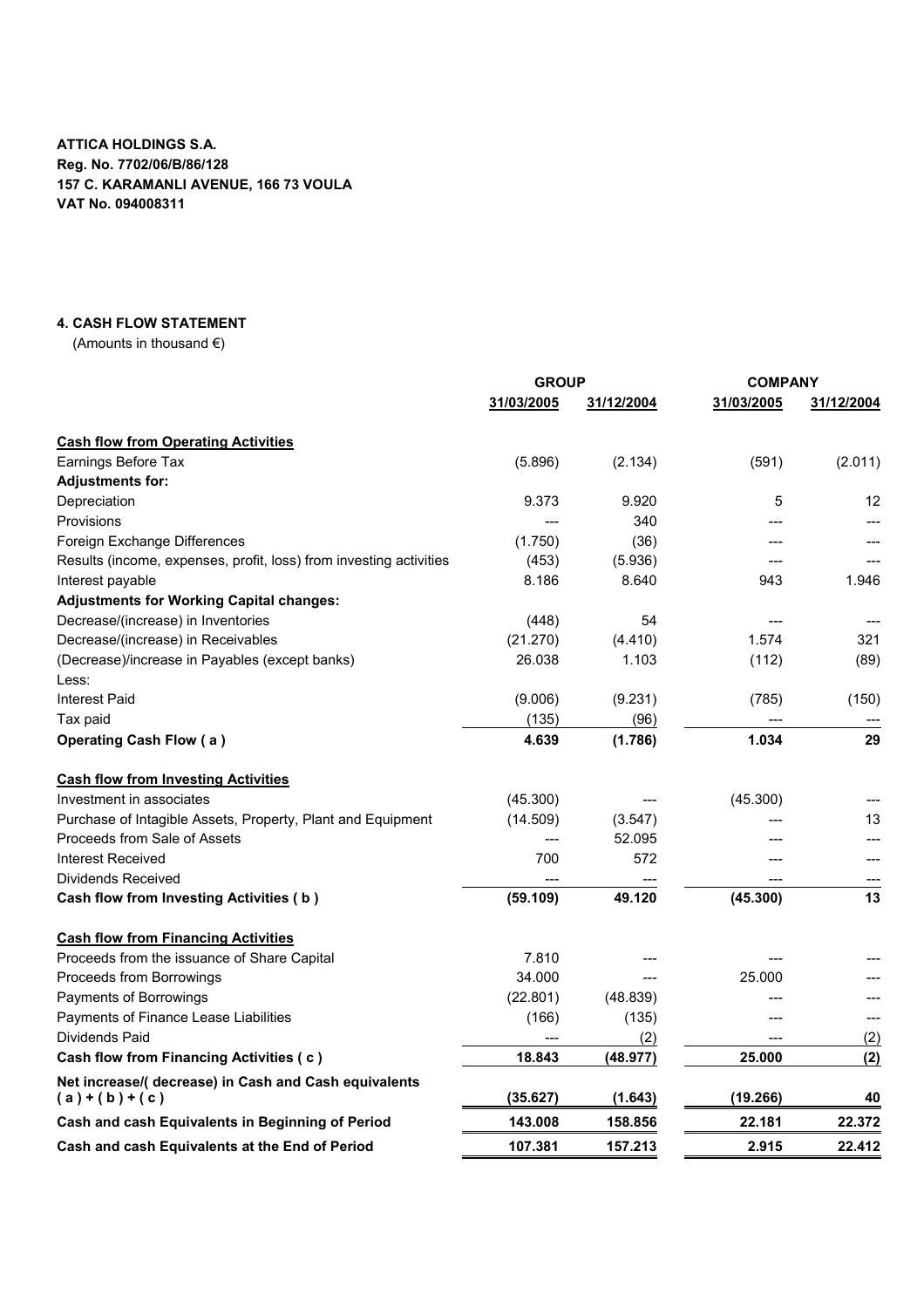# **5. IFRS ADJUSTMENTS IN NET EQUITY**

|                                                                                                                                    | <b>GROUP</b> |            | <b>COMPANY</b> |            |
|------------------------------------------------------------------------------------------------------------------------------------|--------------|------------|----------------|------------|
|                                                                                                                                    | 31/03/2005   | 31/12/2004 | 31/03/2005     | 31/12/2004 |
| Net equity as previously reported under Greek GAAP                                                                                 | 362.635      | 337.161    | 166.707        | 188.394    |
| Recognition of deffered tax liabilities                                                                                            | (267)        | (263)      | (267)          | (263)      |
| Change in economic useful life of property, plant and equipment<br>Write-off of intangible assets (previously reported under Greek | 1.153        | 994        |                |            |
| GAAP)                                                                                                                              | (1.638)      | (3.366)    | (381)          | (737)      |
| Presentation of Bond Loan according to IFRS                                                                                        | (583)        | (1.325)    |                |            |
| Valuation of participations                                                                                                        |              | (287)      | 287            | (21.074)   |
| Presentation of sale of fixed assets on credit according to IFRS                                                                   | 170          | 136        |                |            |
| Adjustment of leasing contracts according to IFRS                                                                                  | 399          | 67         |                |            |
| Derecognition of dividends as a liability until approved by the<br>Annual General Meeting                                          | 11.577       | 7.790      | 8.334          | 5.817      |
| Derecognition of Board of Directors' fees as a liability until<br>approved by the Annual General Meeting                           | 55           | 55         |                |            |
| Recognition of foreign exchange differences in income statement                                                                    | 35           | (737)      |                |            |
| Recognition of provision for employee termination benefits                                                                         | 63           | 42         |                |            |
| Differences arising from the change of the consolidation method<br>of a subsidiary Company                                         | 287          | (134)      |                |            |
| Other adjustments                                                                                                                  |              |            |                |            |
| Net equity in the beginning of the period, except minority<br>interests, according to IFRS                                         | 373.886      | 340.133    | 174.680        | 172.137    |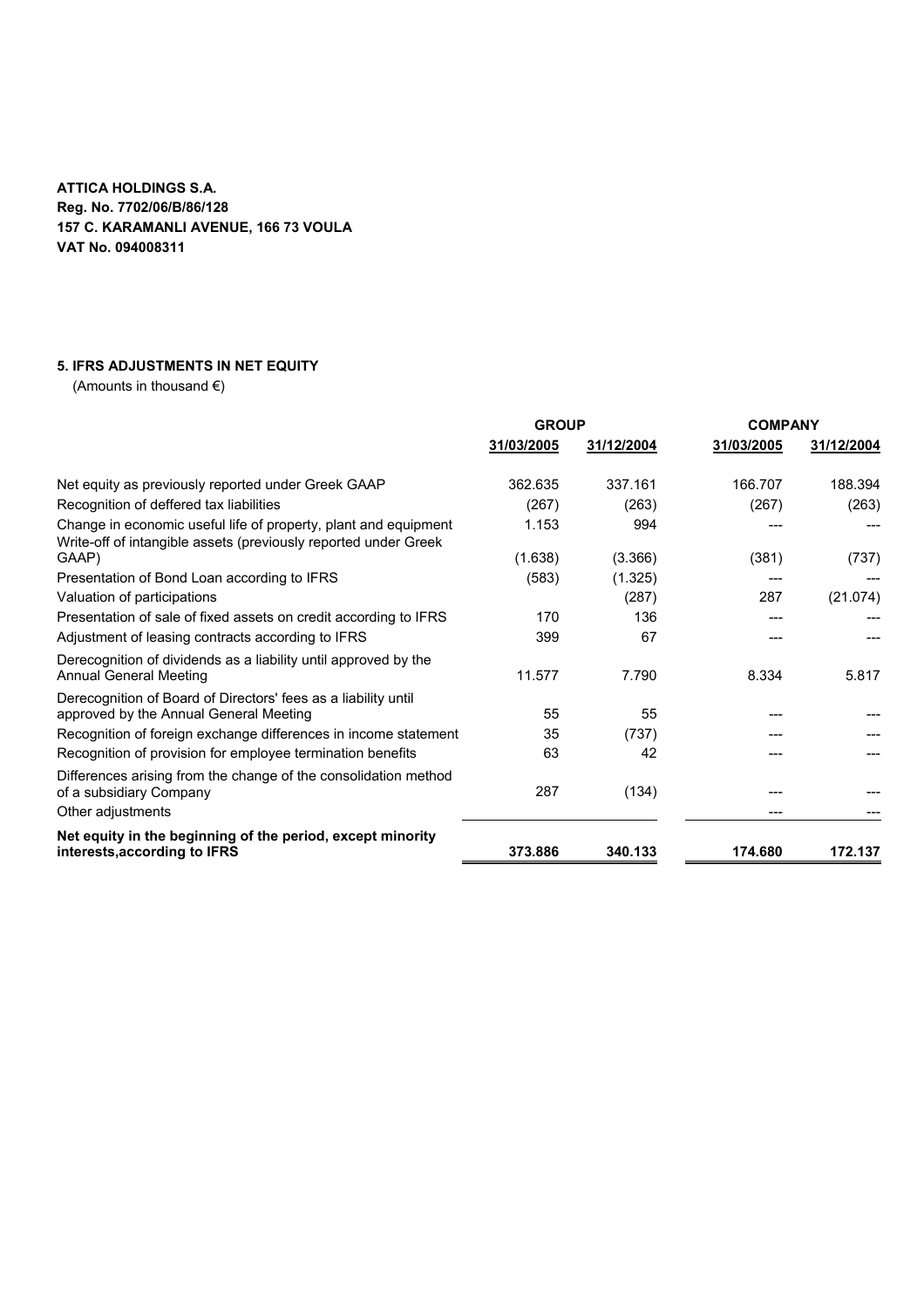# **6.SEGMENT INFORMATION**

| <b>First Quarter 2005</b>                                                                                             |                               |                             |                            |                 |                   |  |  |
|-----------------------------------------------------------------------------------------------------------------------|-------------------------------|-----------------------------|----------------------------|-----------------|-------------------|--|--|
|                                                                                                                       | <b>ADRIATIC</b><br><b>SEA</b> | <b>BALTIC</b><br><b>SEA</b> | <b>NORTH</b><br><b>SEA</b> | <b>DOMESTIC</b> | <b>TOTAL</b>      |  |  |
| <b>VESSELS' NET BOOK VALUE (31/03/2005)</b>                                                                           | 502.914                       | 210.007                     | 203.853                    |                 | 222.564 1.139.338 |  |  |
| <b>REVENUE</b> (01/01-31/03/2005)                                                                                     | 27.552                        | 13.637                      | 5.936                      | 14.498          | 61.623            |  |  |
| PROFIT/(LOSS) BEFORE TAXES, INVESTING AND<br><b>FINANCIAL</b><br><b>DEPRECIATION</b><br><b>RESULTS.</b><br><b>AND</b> |                               |                             |                            |                 |                   |  |  |
| <b>AMORTIZATION</b> (01/01-31/03/2005)                                                                                | 6.708                         | 1.508                       | (77)                       | 607             | 8.746             |  |  |

|                                                   | <b>First Quarter 2004</b>   |                                      |                 |                                  |  |  |  |  |
|---------------------------------------------------|-----------------------------|--------------------------------------|-----------------|----------------------------------|--|--|--|--|
| <b>ADRIATIC</b><br><b>SEA</b>                     | <b>BALTIC</b><br><b>SEA</b> | <b>NORTH</b><br><b>SEA</b>           | <b>DOMESTIC</b> | <b>TOTAL</b>                     |  |  |  |  |
|                                                   | 201.460                     |                                      |                 | 328.385 1.167.378                |  |  |  |  |
|                                                   | 12.219                      |                                      | 15.827          | 69.736                           |  |  |  |  |
| PROFIT/(LOSS) BEFORE TAXES, INVESTING AND<br>ANDI |                             |                                      |                 | 12.906                           |  |  |  |  |
|                                                   |                             | 427.719<br>36.216<br>11.013<br>1.341 |                 | 209.814<br>5.474<br>(401)<br>953 |  |  |  |  |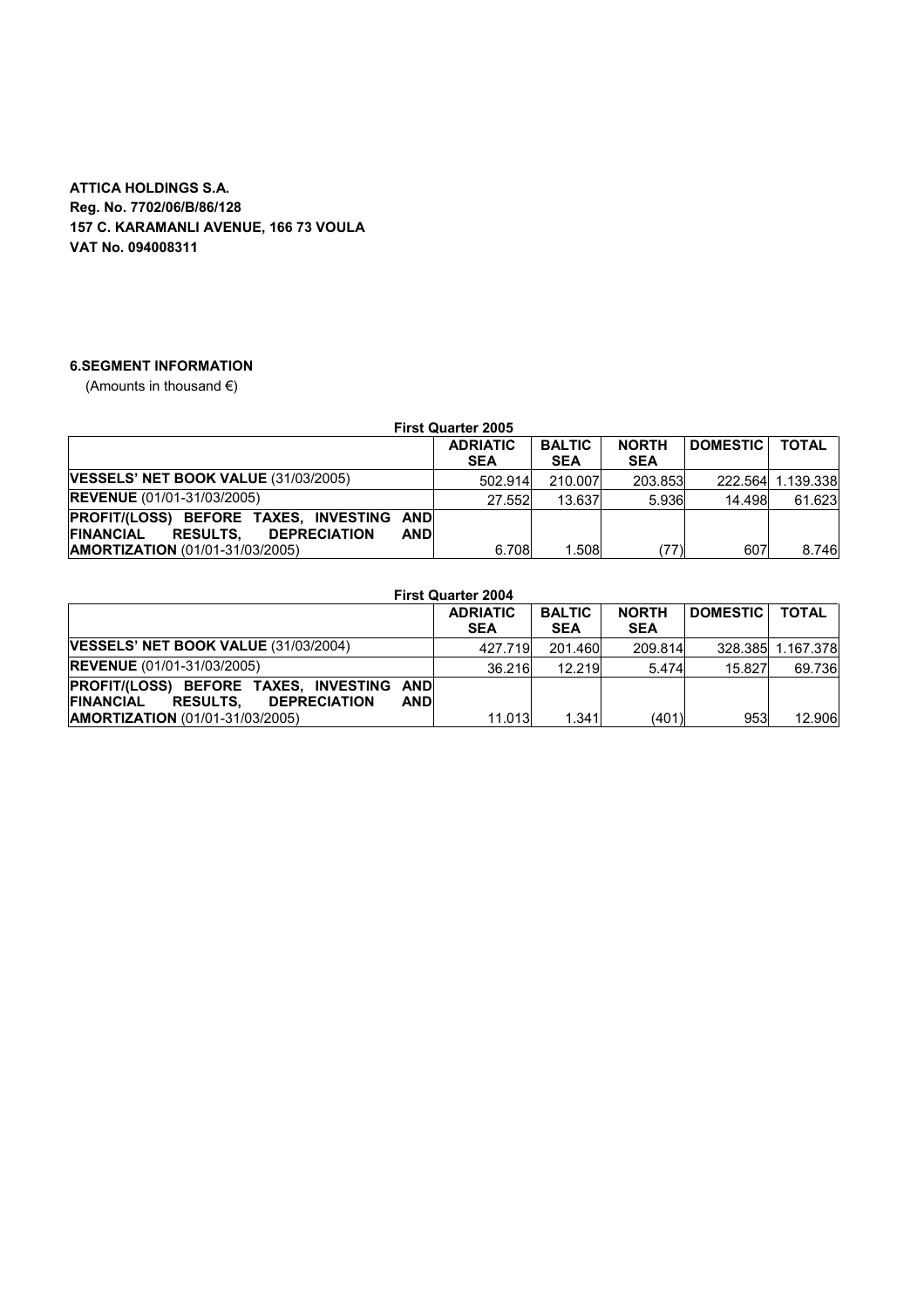# **7. Additional data and information**

# 7.1. Accounting principles used for the preparation of interim Financial **Statements**

The Company's and Group's unaudited interim financial statements for the period 1.01.2005-31.03.2005 have been prepared on the basis of the International Financial Reporting Standards (I.F.R.S.) and especially according to IAS 34 which refers to the Interim Financial Statements.

The basic accounting principles which were used for the preparation and the presentation of the interim financial statements for the period 01.01.2005- 31.03.2005 are in accordance with those used for the preparation of the Financial Statements of the accounting period that ended at 31.12.2004, apart from the below matters that differ from those used at 31.12.2004.

- 1) The estimation of deferred tax for reserves that according to the tax legislation will be taxed after their declaration.
- 2) Change of the useful life of fixed assets concerning:

2a) Software useful life that until 31.12.2004 was 3 years has been adjusted from 01.01.2005 to 8 years.

- 2b) Trademarks' useful life that until 31.12.2004 was 5 years has been adjusted from 01.01.2005 to 15 years.
- 2c) Harbor establishment expenses useful life, that until 31.12.2004 was 6.5 years has been adjusted from 01.01.2005 to 10 years.
- 2d) Telecommunication equipment useful life that until 31.12.2004 was 5 years has been adjusted from 01.01.2005 to 6.5 years.
- 3) Write-off of intangible assets (previously reported under Greek GAAP).
- 4) The presentation of bond loans was based on the Present Value Method according to IAS 32 and 39 and not according to the liability's nominal value as used to stand in Greek GAAP.
- 5) Presentation of sale of fixed assets on credit based on present value method.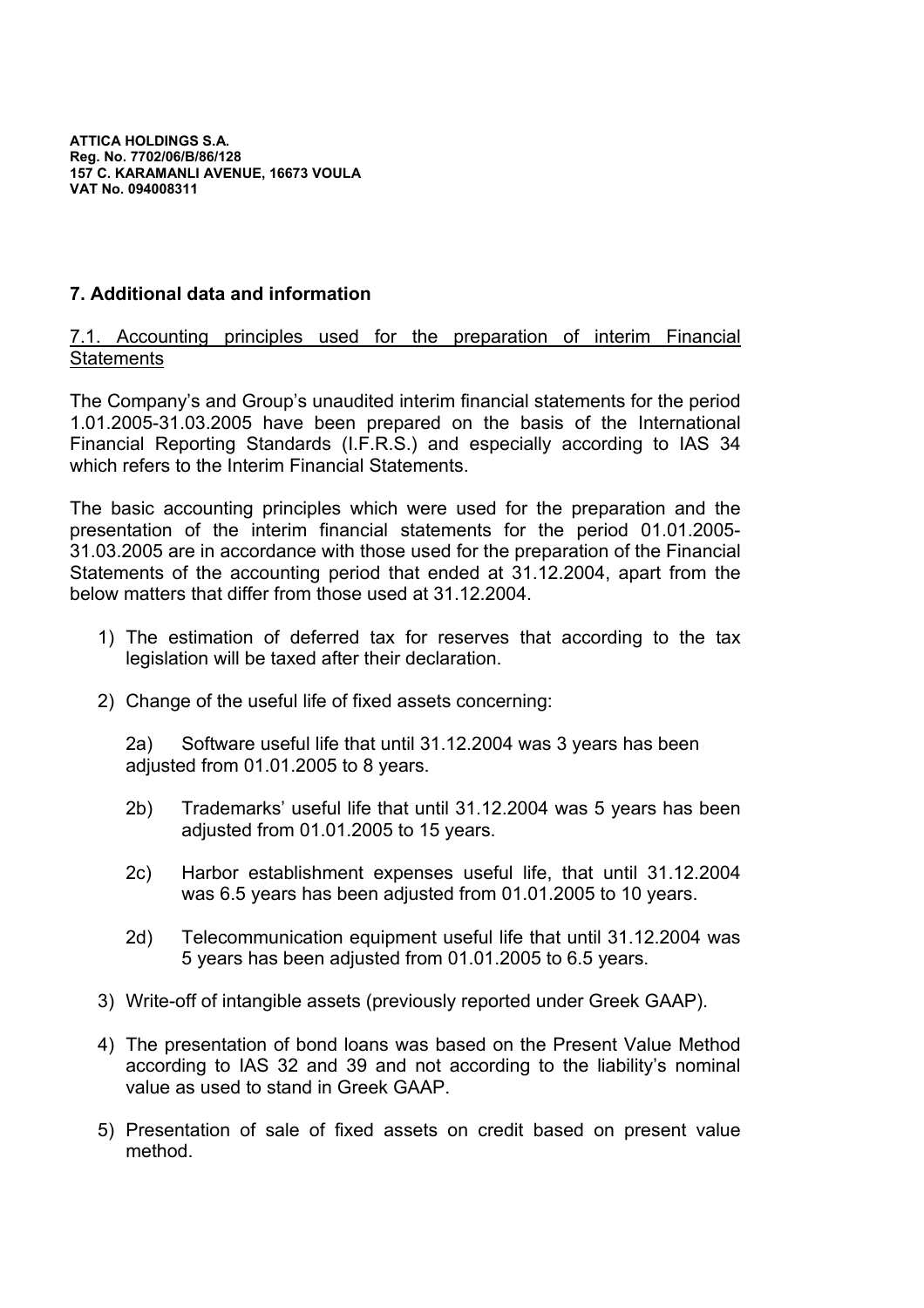- 6) Leasing contracts are accounted to fixed assets instead of expenses.
- 7) The transfer of dividends to the equity until their approval by the Annual General Meeting.
- 8) The transfer of the Board of Directors' fees to the equity until their approval by the Annual General Meeting.
- 9) Debit and credit exchange differences are recognized in the Income Statement in contrast with Greek GAAP where debit exchange differences are recorded in the Income Statement but credit exchange differences are accounted as a liability.
- 10) Recognition of provision for employee termination benefits according to IAS 19.
- 11) Change of the consolidation method of 100% subsidiary ATTICA PREMIUM SA from equity method to full consolidation method.

# 7.2. Consolidated companies and consolidation method

In addition to the parent company, the following subsidiaries have been fully consolidated in the Financial Statements of 31.03.2005:

a) SUPERFAST GROUP, which includes the following 100% subsidiary companies :

Registered in Greece:

SUPERFAST FERRIES MARITIME S.A., SUPERFAST EPTA M.C., SUPERFAST OKTO M.C., SUPERFAST ENNEA M.C., SUPERFAST DEKA M.C., NORDIA M.C., MARIN M.C., the under common management companies SUPERFAST DODEKA (HELLAS) INC. & CO JOINT VENTURE and SUPERFAST FERRIES S.A.

# Registered in Liberia:

SUPERFAST ENA INC., SUPERFAST DIO INC., SUPERFAST TRIA INC., SUPERFAST TESSERA INC., SUPERFAST PENTE INC., SUPERFAST EXI INC., SUPERFAST EPTA INC., SUPERFAST OKTO INC., SUPERFAST ENNEA INC., SUPERFAST DEKA INC., SUPERFAST ENDEKA INC., SUPERFAST DODEKA INC.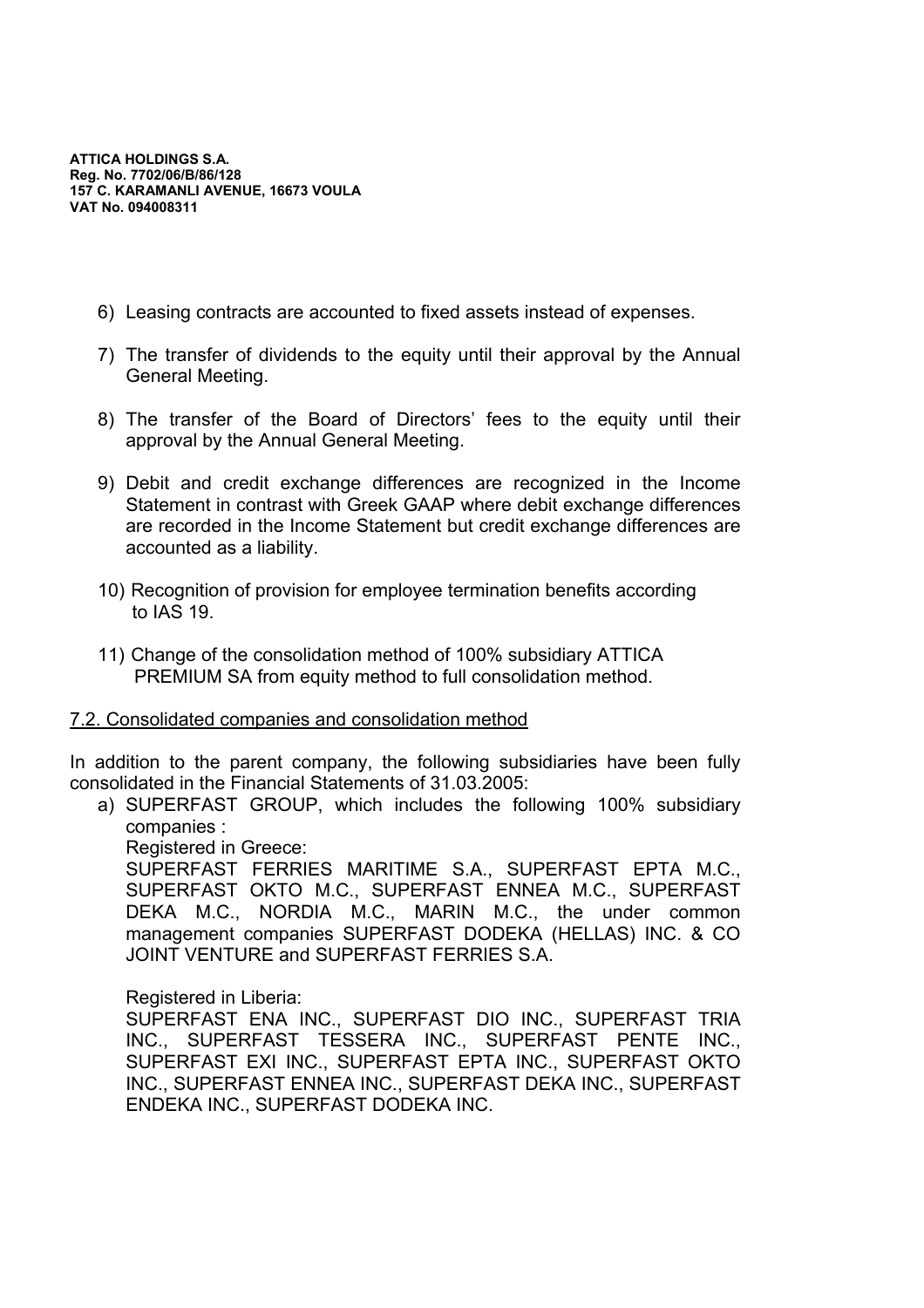b) The 48,795% subsidiary BLUE STAR MARITIME S.A., registered in Greece, which includes the following 100% subsidiary companies: Registered in Greece: BLUE STAR FERRIES MARITIME S.A., the under common management company BLUE STAR FERRIES JOINT VENTURE

Registered in Cyprus: STRINTZIS LINES SHIPPING LTD.

Registered in Liberia: BLUE STAR FERRIES S.A., WATERFRONT NAVIGATION COMPANY, THELMO MARINE S.A.

Registered in Panama: BLUE ISLAND SHIPPING INC.

c) The 100% subsidiary company ATTICA PREMIUM S.A., registered in Greece.

# 7.3. Accounting Methods

The accounting methods which were used for the preparation of the Financial Statements of 31.12.2004 remain the same taking into consideration the paragraph 7.1.

# 7.4. Tax unaudited years

The companies of SUPERFAST GROUP have been audited by tax authorities until the financial year 2003. The companies of BLUE STAR GROUP and the parent company have been audited by tax authorities until the financial year 2001, except for the subsidiary BLUE STAR FERRIES MARITIME S.A., which has been audited until the financial year 1999. The subsidiary company ATTICA PREMIUM S.A. has been audited until the financial year 2000.

# 7.5. Existing liens and mortgages

The Group's vessels have been mortgaged for approximately  $\epsilon$  1.289 million as security of long-term liabilities.

# 7.6. Pending litigation

There are no legal or arbitration cases pending which could have a significant effect on the Group's financial position.